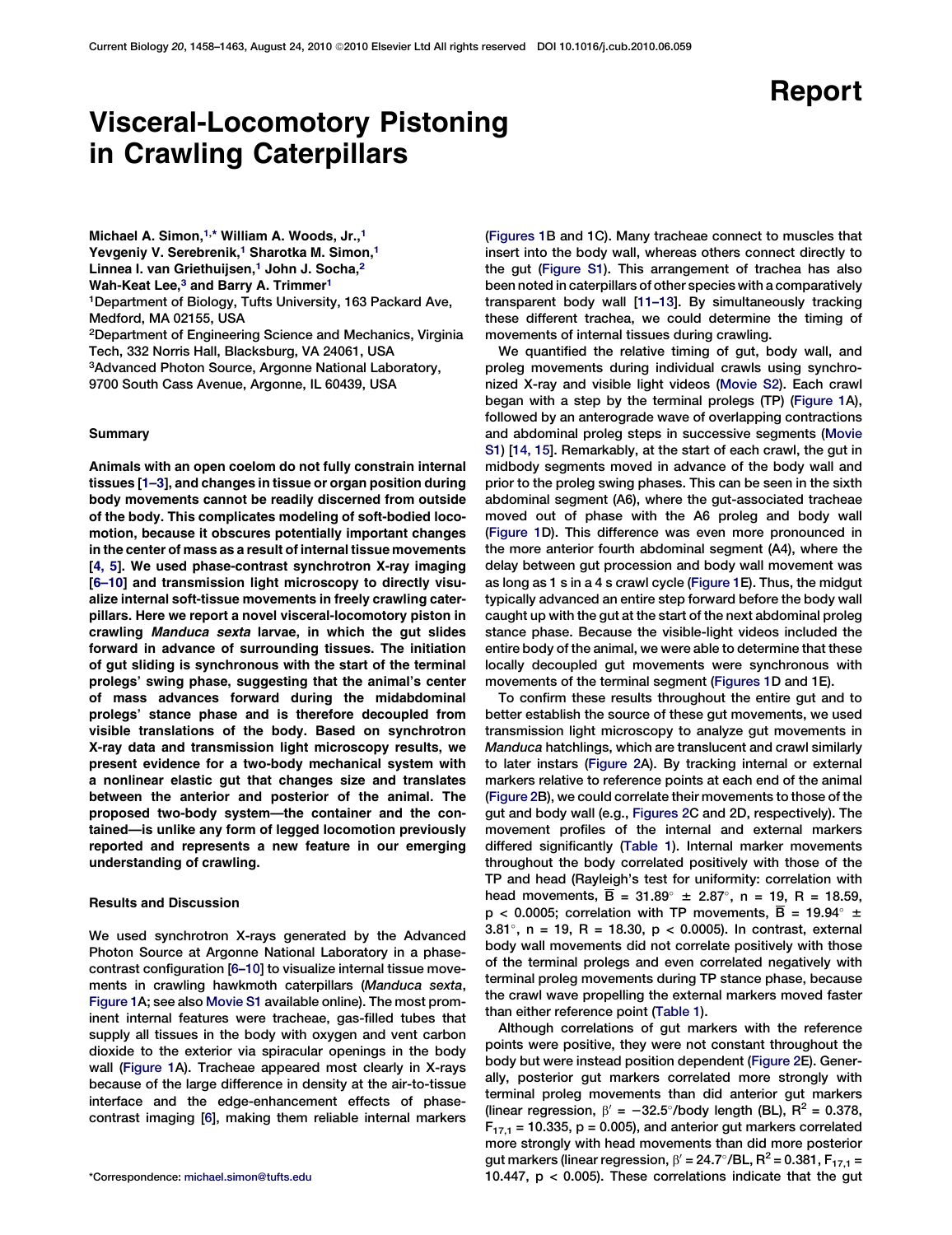

Figure 1. The Gut Moves out of Phase with the Surrounding Body Wall and Prolegs but Moves Simultaneously with Forward Movement of the Terminal Prologs

(A) Major external and internal features of Manduca sexta. The body is divided into the head (H), three thoracic segments (T1–T3), seven midbody abdominal segments (A1–A7), and the most posterior, terminal segment (TS). Segments A3–A6 each have a pair of prolegs. TS is specialized compared to the other abdominal segments, with different musculature and its own terminal (or anal) prolegs (TP). Most X-ray imaging was carried out on the prolegs and segments labeled A3 though TS. The boxed region is shown in the contrast-enhanced X-ray image in (B). See also Movie S1 for an example of animal crawling. (B) This image of a region of the fourth abdominal segment of a fifth-instar larva was taken from a video sequence during crawling. The prominent tubular

structures are tracheae. Also visible are folds in the body wall and experimentally applied contrast agents such as microspheres (injected into the hemocoel) and opaque ink (applied to the outside body wall). See also [Figure S1.](#page-3-0)

(C) The inset shows a region of the X-ray image after frame averaging to reveal tracheal locations more clearly. For video processing details, see the [Supple](#page-3-0)[mental Experimental Procedures.](#page-3-0)

(D and E) Gut movements from the perspective of the sixth abdominal segment (A6, D) and the fourth abdominal segment (A4, E). The axial velocity of the gut, terminal proleg, and local body segments (A6 and A4, respectively) were tracked throughout a crawl. Gut movements are shown as a heavy red line, and those of the terminal proleg are shown as a black line. The local body wall velocity is traced as a gray line. The gut consistently moved forward at the start of a crawl cycle, concomitantly with terminal proleg movement but out of phase with the local body wall and proleg movement. Gaps in gut velocity tracking were due to the occasional disappearance of tracking points. See also Movie S2 for an example of X-ray imaging.

was differentially displaced throughout the body, effectively shortening and lengthening throughout the duration of each crawl cycle.

<span id="page-1-0"></span>This is, to our knowledge, the first report of an animal locomotory system with decoupled viscera. Although internal tissue movements caused by locomotion have been identified in many organisms, including mammals and birds [\[5, 16, 17\]](#page-4-0), the unusual phenomenon of visceral-locomotory pistoning that we describe here is not generated by cyclic inertial forces from the locomotion itself, as in previous reports. In fact, most caterpillars move so slowly that they can stop and restart during any part of their crawl cycle without major changes in the subsequent kinematics (i.e., they are quasistatic) [\[15, 18\]](#page-4-0). Rather, the unique phenomenon of gut sliding is made possible by the convergence of several factors: (1) Manduca sexta crawl axially, such that longitudinal movement of organs is in the direction of motion, (2) Manduca sexta are not septate or otherwise divided into separate compartments, so fluid and tissues can be displaced from one body segment to another, and (3) caterpillars are highly deformable and lack an axial skeleton. In animals with a stiff skeleton, organ movement can be constrained by anchoring soft tissues directly or indirectly to nearby rigid structures. In contrast, the larval gut is a tube—functionally divided into a crop, midgut, and hindgut—suspended between the mouth and rectum [[2\]](#page-4-0). The midgut of a continuously feeding caterpillar is typically full, with the crop acting as a temporary storage area for food matter before digestion in the midgut. Therefore, the full crop and midgut represent a mostly solid mass that is relatively free to slide, shorten, and lengthen axially.

The movements of the hatchling gut are correlated with those of the anterior and posterior parts of the animal rather than the body wall, validating X-ray evidence for a gut decoupled from the body wall. Additionally, the position dependence of marker correlation offers a clue to the mechanical properties of this system. Because points within the gut move at different rates relative to each other, we hypothesize that the gut behaves mechanically as a nonlinear elastic structure that translates, shortens, and lengthens within the confines of the body, moved by forces exerted from the anterior and posterior ends of the animal. In light of the presence and timing of these gut movements, we propose a new mechanism for crawling in Manduca sexta ([Figure 3](#page-4-0)A). The gut can be described as a cylindrical, nonlinear elastic mass that extends from the terminal segment to the head. The caterpillar body wall and musculature constitute a soft shell around the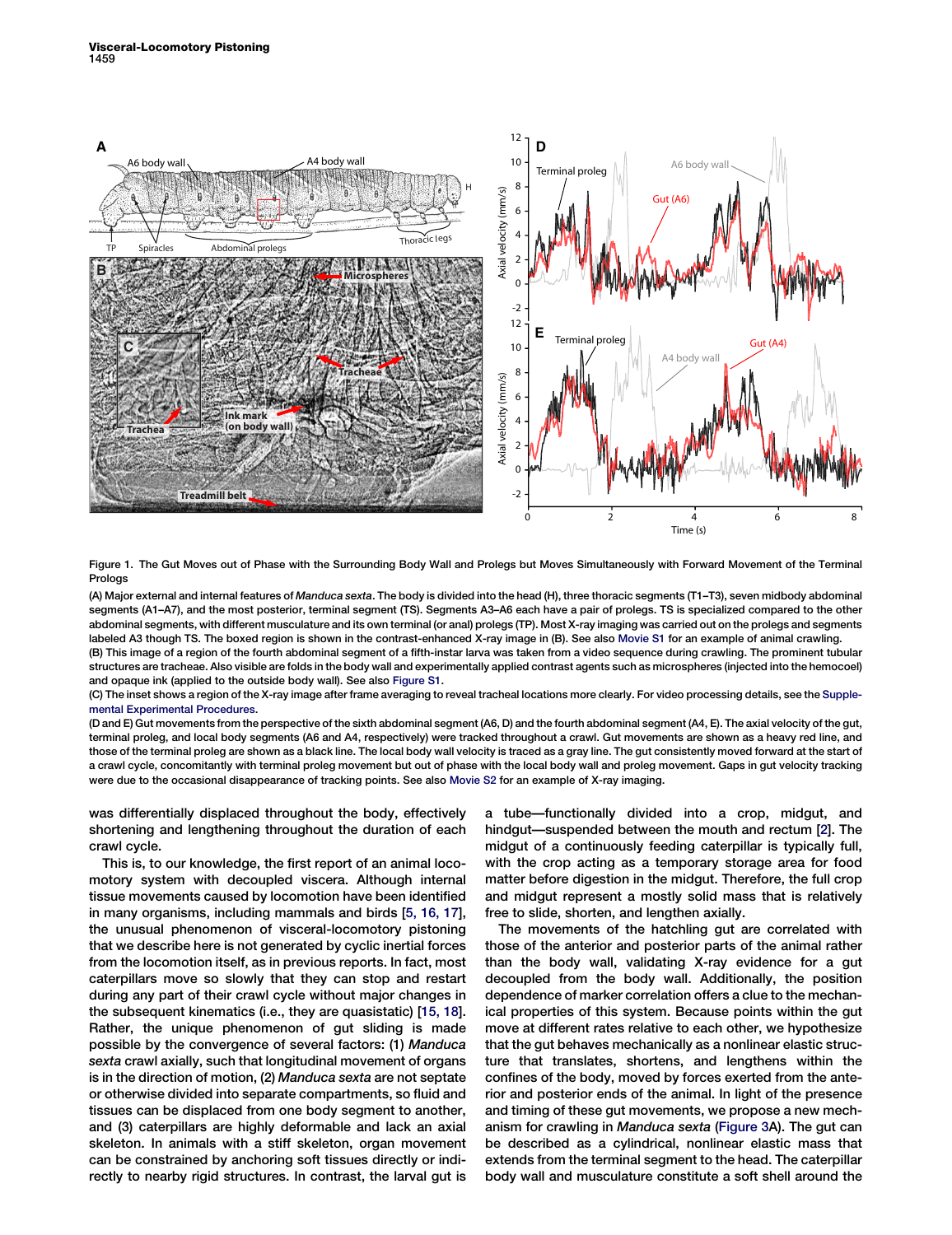

Figure 2. Gut Movements in Crawling First-Instar Manduca sexta, as Measured by Transmission Light Microscopy

(A) First-instar Manduca sexta first-day hatchlings were placed on a microscope slide cover printed with regularly spaced black dots and allowed to crawl freely. Points on the interior (black arrowhead) and exterior (white arrowhead) of the animal's body were tracked using kinematic software (see [Supplemental Experimental Procedures\)](#page-3-0).

gut, the cuticle resembling a woven tube [\[19, 20\]](#page-4-0) and the musculature resembling a complicated, repeating series of primarily longitudinal and oblique muscles [\[21–23](#page-4-0)]. Within the crawling caterpillar's body wall, the gut shortens and slides forward during the terminal proleg swing phase, resulting in a shift forward of the animal's center of mass (CoM). The combined mass of the gut and terminal segment constitutes a large proportion of the animal's total mass—the full midgut alone represents one-third of a new fifth-instar larva's total mass—so this CoM shift is substantially greater than would be expected from external observation. Because the terminal proleg swing phase is advanced relative to the midabdominal segments, this movement by the CoM occurs before the rest of the body is shifted forward, an important distinction from general biomechanical templates (such as the SLIP model [[24](#page-4-0)]) applicable to legged locomotion in a variety of animals [[25, 26\]](#page-5-0). Rather, these results support a template in which a deformable gut is nonelastically connected to the front and back of the animal and effectively disconnected from much of the remaining propulsive musculature ([Figure 3B](#page-4-0)). This caterpillar is a two-body system—the container and the contained—in which propulsion of the internal tissues is decoupled from grip and propulsion of the body wall [\[18, 27\]](#page-4-0), contributing to the considerable freedom of movement observed in these soft-bodied crawlers.

Our discovery that the caterpillar midgut moves between body segments during crawling prompts a new question: Is this visceral pistoning merely a by-product of the forces generated during crawling, or does it also confer an evolutionary advantage to the caterpillar? Previous research on inertial visceral movements in running vertebrates suggested a respiratory advantage to synchronizing breathing and tissue movements [[4, 5](#page-4-0)]. Animals demonstrating such timing are not limited in locomotory performance by restricted respiratory function during vigorous activity, as are many reptiles [\[16\]](#page-4-0). In addition, arm swinging by walking humans, a repeated motion coupled through elastic linkages (i.e., the trunk and shoulders), increases stability by dampening torso and head rotation [[28](#page-5-0)], stimulates locomotory activity through recruitment of lower-limb motor units [[29](#page-5-0)], and reduces the overall metabolic cost of walking [[30\]](#page-5-0). A similar advantage may be conferred to the caterpillar by gut sliding. Because the larval stage of Manduca is focused on eating and growing, its body should be structured to permit rapid growth and uninterrupted digestion. By freeing the gut from local perturbations caused by the locomotory compressive wave of crawling, visceral-locomotory pistoning may facilitate a wider expression of movements and behaviors while minimizing mechanical impacts on the digestive system (for example, anterograde crawling waves interacting or interfering with the retrograde peristalsis of digestion [[31\]](#page-5-0)).

<sup>(</sup>B) In this representative example, marker movements were regressed against TP movements (circles) and head movements (triangles) throughout the entire crawl or during each of the TP swing (black markers) and stance (gray markers) phases. Linear regression results for separate swing and stance phase analysis are shown here as dashed lines.

<span id="page-2-0"></span><sup>(</sup>C) The aggregated regression coefficients (transformed to the circular variable B; see [Supplemental Experimental Procedures](#page-3-0) for details) were tested for dispersion by Rayleigh's R [\[40\]](#page-5-0). Representative example of internal markers during TP swing phase,  $n = 19$ .

<sup>(</sup>D) Like (C), but with external markers during TP swing phase, n = 19. All aggregated results and statistical analyses are summarized in [Table 1.](#page-3-0) (E)Correlation of hatchling gut movement with movement of head and terminal prolegs is body-position dependent. Correlation was determined by regressing gut marker displacement throughout the duration of a crawl against that of a reference point, either the TP or the head (See Body-Position Dependence in the [Supplemental Experimental Procedures](#page-3-0)). Heavy horizontal lines emphasize correlation values of  $0^{\circ}$  (no interaction) and 45 $^{\circ}$ (perfect positive correlation). Each circle represents one gut marker tracked throughout a single crawl: filled circles show correlation with the head, and empty circles show correlation with the terminal prolegs. n = 19 markers in 10 animals.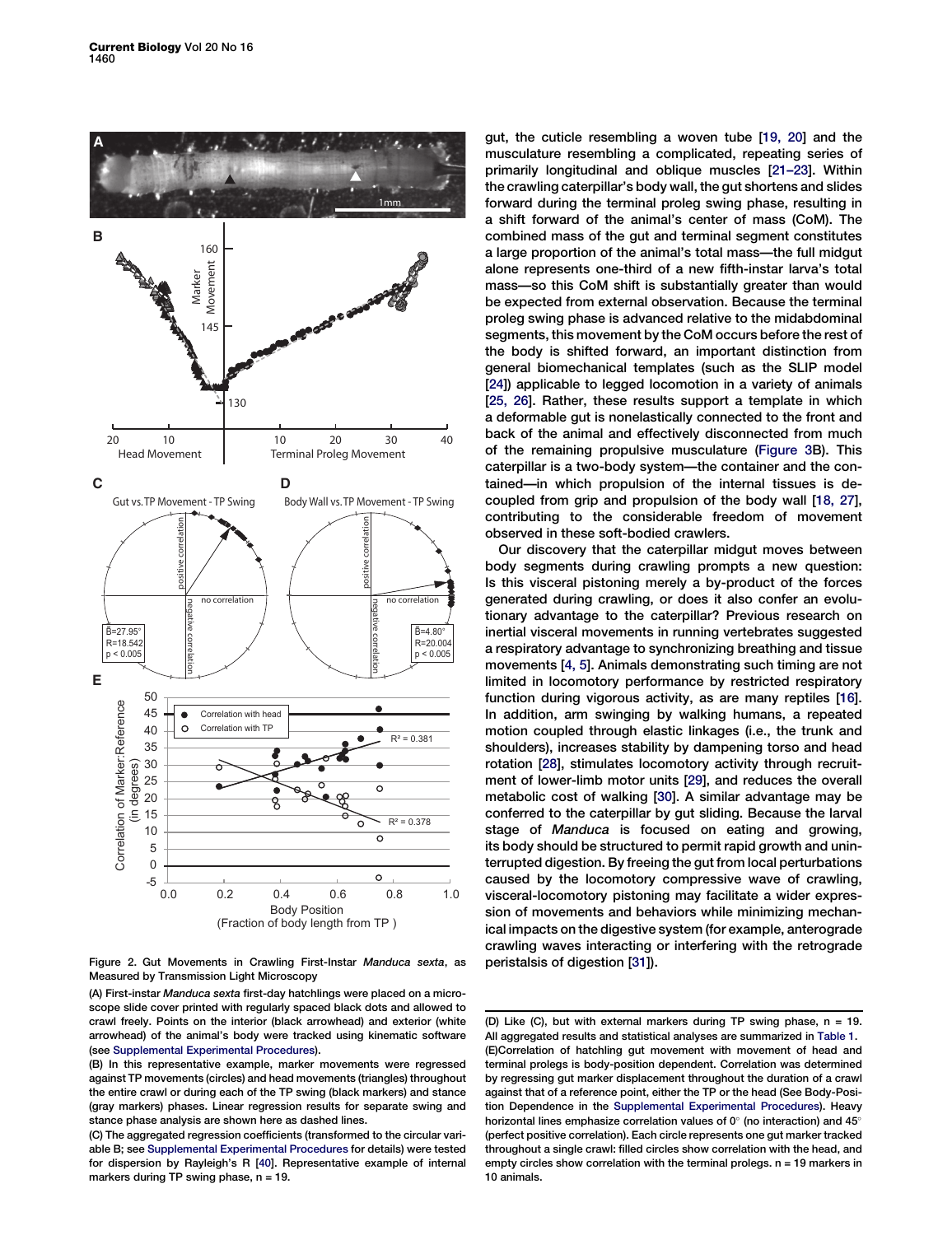### Table 1. Correlation of Marker Movements with Head and Terminal Proleg Position

|                          | <b>TP Phase</b> | <b>Marker Location</b> | Correlation (in Degrees) |        |    |              |           | <b>Watson-Williams Test</b> |        |           |
|--------------------------|-----------------|------------------------|--------------------------|--------|----|--------------|-----------|-----------------------------|--------|-----------|
|                          |                 |                        | Mean                     | 95% CI | n  | Rayleigh's R | p Value   | df                          | F      | p Value   |
| Correlation<br>with TP   | All             | Internal               | 19.94                    | 3.81   | 19 | 18.30        | < 0.00005 | 32                          | 27.066 | < 0.00005 |
|                          |                 | External               | $-9.86$                  | 12.44  | 15 | 11.20        | 0.0001    |                             |        |           |
|                          | Swing           | Internal               | 23.30                    | 3.69   | 17 | 16.47        | < 0.00005 | 30                          | 96.708 | < 0.00005 |
|                          |                 | External               | $-12.77$                 | 7.04   | 15 | 13.68        | < 0.00005 |                             |        |           |
|                          | <b>Stance</b>   | Internal               | 21.59                    | 5.31   | 16 | 15.08        | < 0.00005 | 31                          | 44.774 | < 0.00005 |
|                          |                 | External               | $-33.27$                 | 15.23  | 17 | 10.45        | 0.0010    |                             |        |           |
| Correlation<br>with head | All             | Internal               | 31.89                    | 2.87   | 19 | 18.59        | < 0.00005 | 36                          | 20.526 | 0.0001    |
|                          |                 | External               | 45.32                    | 8.80   | 19 | 17.61        | < 0.00005 |                             |        |           |
|                          | Swing           | Internal               | 31.53                    | 3.22   | 18 | 17.54        | < 0.00005 | 37                          | 67.705 | < 0.00005 |
|                          |                 | External               | 48.69                    | 2.86   | 21 | 20.50        | < 0.00005 |                             |        |           |
|                          | <b>Stance</b>   | Internal               | 32.12                    | 4.25   | 19 | 18.14        | < 0.00005 | 38                          | 22.058 | < 0.00005 |
|                          |                 | External               | 52.94                    | 8.60   | 21 | 17.67        | < 0.00005 |                             |        |           |

Interactions are expressed as degrees of correlation between internal marks and either the terminal prolegs (TP) or the head, where a correlation of  $0^\circ$  = no  $interaction$  and  $45^\circ$  = perfect positive correlation (see Aggregating Sample Interactions in the [Supplemental Experimental Procedures\)](#page-3-0), with relative motion determined throughout the entire step or during just the TP swing or stance phases. Mean degree of correlation is expressed with 95% confidence intervals (CI), and significance of the mean is tested using Rayleigh's R [[40](#page-5-0)]. Internal and external points are compared separately using the Watson-Williams test for two circular samples to demonstrate differences in interaction with the body. df denotes degrees of freedom.

Regardless of whether an evolutionary advantage exists, the presence of gut sliding during crawling means that the material properties of the gut, and especially its elasticity and response to compressive and tensile forces, may be important features of caterpillar biomechanics and control of locomotion. The presence of these gut movements in hatchlings and large fifth-instar larvae suggests that size is not limiting for visceral-locomotory pistoning. We predict that this mechanism is applicable to caterpillars with different body morphologies [\[32–34](#page-5-0)] and that similar internal tissue movements may be present in other soft-bodied organisms with an open coelem, such as the leech and some oligochaetes [[35](#page-5-0)], but not in highly muscularized structures, such as the elephant trunk or human tongue [\[36](#page-5-0)]. These findings also have significance beyond animal locomotion, because they are already contributing to the design and development of deployable, maneuverable, and orientation-independent soft material robots [[37](#page-5-0)]. Given the ubiquity of studies on the biomechanics of the skeleton and of soft tissues anchored to it in research on mammalian (and, more specifically, human) gait and posture, these findings may prompt a reexamination of the potential role of soft tissues in the biomechanical performance of animals with stiff skeletons.

#### Experimental Procedures

#### Animals

Larvae of the tobacco hornworm Manduca sexta (Lepidoptera: Sphingidae, L.) from a colony at Tufts University were raised in a 17 hr:7 hr light:dark cycle at 27°C on an artificial diet [\[38\]](#page-5-0).

#### Synchrotron X-Ray Visualization

Caterpillars at all developmental stages were transported by commercial jet to Argonne National Laboratory. The X-ray source was the Advanced Photon Source, beamline 32-ID-C, at Argonne National Laboratory, as described previously [[6, 7\]](#page-4-0). A scintillator positioned 80 cm behind the crawling caterpillars converted X-rays to visible light, which was imaged onto a Cohu 2700 camera via a Mitutoyo 2x microscope objective and tube lens. X-ray video data were recorded on miniDV digital tape with an image size of  $720 \times 480$  pixels in 8-bit monochrome at 29.97 frames per second, and video data from standard cameras were recorded on site on recordable DVDs in MPEG-2 format at 29.97 frames per second.

<span id="page-3-0"></span>Video processing was performed using VirtualDub video editing software [\(http://www.virtualdub.org/](http://www.virtualdub.org/) by A. Lee). Because of poor visual contrast in digitized recordings, we enhanced all X-ray videos with a windowed

histogram equalizer filter [\(http://www.neuron2.net/](http://www.neuron2.net/) by D. Graft). Only scenes of continuous, straight-line crawling by fifth-instar larvae were used for kinematic and temporal analysis. Representative crawls were analyzed using kinematic software, either with Ariel Performance Analysis System (Ariel Dynamics) or DLTdv3 (T.L. Hedrick, University of North Carolina at Chapel Hill) [\[39](#page-5-0)].

#### Hatchling Analysis

Male and female first-day hatchlings selected for translucence crawled on a glass microscope slide and glass coverslip printed with regularly spaced dots. Images were magnified by dissection microscope, recorded by video camera, and then captured to computer. Videos were screened for bouts of straight-line crawling. Individual crawls that were at neither the beginning nor the end of a bout of crawling were randomly chosen for further analysis.

Hatchling movements were digitized using DLTdv3 [[39\]](#page-5-0). For each crawl, at least one but no more than three internal points contrasting with the transmitted light were identified within the body and tracked. At least one but no more than two marks on the external surface of the abdomen of the animal were tracked as controls, as were reference points at the tip of the head and the TP. The axial positions of the head and TP were used as reference points for body position, and the initial position of TP was selected as the origin of the system. To determine relative gut movement, we tracked marker progress relative to TP progress and head progress. Regressing either one against animal length resulted in a coefficient  $(\beta)$  representing the ratio of marker progress to reference progress, with positive correlation at  $\beta = 1$ and no correlation at  $\beta = 0$ .

To aggregate interaction coefficients, we analyzed the random circular variable B, where B = tan<sup>-1</sup>( $\beta$ ) with range B $\in$ [- $\pi$ ,  $\pi$ ]. Dispersion of B and significance of the mean B were tested using Rayleigh's R, and aggregate differences between samples were tested by the Watson-Williams test for distance between circular samples [[40\]](#page-5-0). To determine body-position dependence, we regressed marker/reference interaction coefficients (ß) against relative marker position within the body. The resulting regression coefficient  $(\upbeta')$  represented the change in marker/reference interaction over the length of the animal (i.e.,  $\beta$ /BL).

#### Supplemental Information

Supplemental Information includes Supplemental Experimental Procedures, one figure, and three movies and can be found with this article online at [doi:10.1016/j.cub.2010.06.059.](http://dx.doi.org/doi:10.1016/j.cub.2010.06.059)

#### Acknowledgments

We thank Paul Ezzy for his assistance with video effects tools, Daniel Smith for his ideas on transmitted light kinematics, Luis Dorfmann for his thoughts on nonlinear elastic structures, and D. Ringe and G.A. Petsko for their helpful comments. M.A.S., W.A.W., Y.V.S., S.M.S., and L.I.v.G. were funded by a National Science Foundation grant to B.A.T. (IOS 0718537). Use of the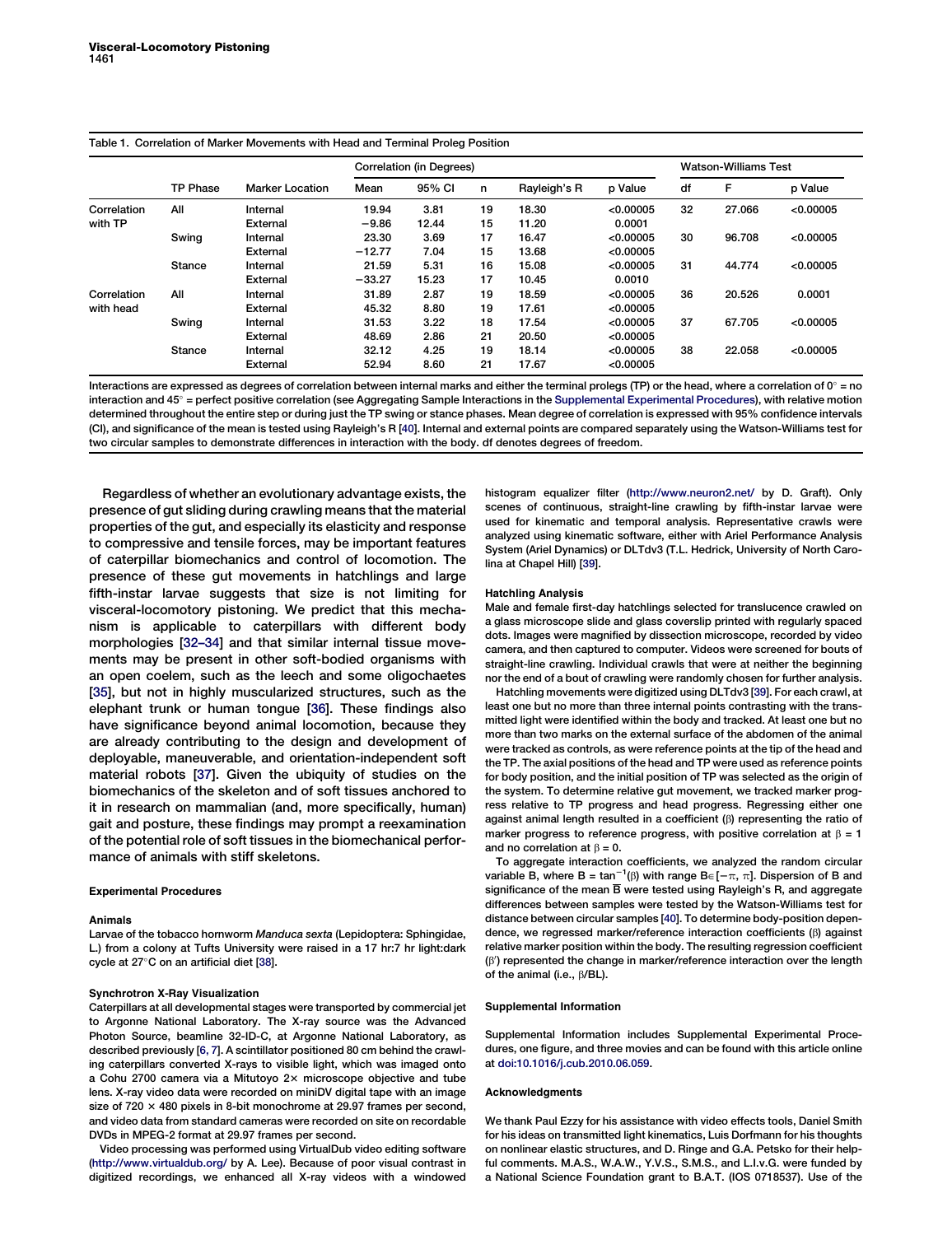

Figure 3. Proposed Mechanism of Gut Sliding in Crawling Caterpillars (A) The light outline represents the initial position of the Manduca at the start of a crawl, and the black dashed line represents the position of the fourth abdominal segment (A4) at various points during a crawl. (1) The Manduca center of mass (CoM), estimated from the external dimensions, is initially close to segment A4 and the resting A4 segment of the gut (marked with a white dashed line throughout). (2) As the caterpillar picks up its TP, the gut shortens and slides forward, causing the CoM to move forward. (3) This forward gut movement and accompanying CoM translation continues during the sixth and fifth abdominal proleg swing phases, whereas A4 remains stationary. (4) At the end of the terminal proleg swing phase, the initial A4 region of the gut and the CoM have moved anterior to A4. (5) During the A4 proleg swing phase, the CoM again advances as the body wall catches up with the displaced gut. (6) By the end of the third abdominal proleg swing phase, the gut has returned to its original position within the body, as has the CoM.

<span id="page-4-0"></span>(B) A simple biomechanical template of this process. At left, a hypothetical CoM moves anteriorly over the stationary fourth abdominal segment prolegs (A4P) during the TP swing phase. During the A4 proleg swing phase, illustrated at right, the CoM continues to shift as the A4 proleg returns to its original position relative to the gut.

Advanced Photon Source at Argonne National Laboratory was supported by the US Department of Energy, Office of Science, and Office of Basic Energy Sciences under contract DE-AC02-06CH11357.

Received: April 13, 2010 Revised: June 4, 2010 Accepted: June 17, 2010 Published online: July 22, 2010

#### References

- 1. Clark, R.B. (1964). Dynamics in Metazoan Evolution: The Origin of the Coelom and Segments (Oxford: Clarendon Press).
- 2. Snodgrass, R.E. (1935). Principles of Insect Morphology, 1st Edition (New York: McGraw-Hill).
- 3. Wigglesworth, V.B. (1972). The Principles of Insect Physiology, 7th Edition (London: Chapman and Hall).
- 4. Bramble, D.M., and Jenkins, F.A., Jr. (1993). Mammalian locomotorrespiratory integration: Implications for diaphragmatic and pulmonary design. Science 262, 235–240.
- 5. Bramble, D.M., and Carrier, D.R. (1983). Running and breathing in mammals. Science 219, 251–256.
- 6. Socha, J.J., Westneat, M.W., Harrison, J.F., Waters, J.S., and Lee, W.K. (2007). Real-time phase-contrast x-ray imaging: A new technique for the study of animal form and function. BMC Biol. 5, 6.
- 7. Westneat, M.W., Betz, O., Blob, R.W., Fezzaa, K., Cooper, W.J., and Lee, W.K. (2003). Tracheal respiration in insects visualized with synchrotron x-ray imaging. Science 299, 558–560.
- 8. Betz, O., Wegst, U., Weide, D., Heethoff, M., Helfen, L., Lee, W.K., and Cloetens, P. (2007). Imaging applications of synchrotron X-ray phasecontrast microtomography in biological morphology and biomaterials science. I. General aspects of the technique and its advantages in the analysis of millimetre-sized arthropod structure. J. Microsc. 227, 51–71.
- 9. Greenlee, K.J., Henry, J.R., Kirkton, S.D., Westneat, M.W., Fezzaa, K., Lee, W.K., and Harrison, J.F. (2009). Synchrotron imaging of the grasshopper tracheal system: Morphological and physiological components of tracheal hypermetry. Am. J. Physiol. Regul. Integr. Comp. Physiol. 297, R1343–R1350.
- 10. Westneat, M.W., Socha, J.J., and Lee, W.K. (2008). Advances in biological structure, function, and physiology using synchrotron X-ray imaging\*. Annu. Rev. Physiol. 70, 119–142.
- 11. Cockerell, T.D.A. (1892). Notes on the life-history of Calpodes ethlius. Entomol. News 3, 78–80.
- 12. Caveney, S. (1998). Faecal firing in a skipper caterpillar is pressuredriven. J. Exp. Biol. 201, 121–133.
- 13. King, H.S. (1880). Internal organization of Hesperia ethlius Cram., as observed in the living animal. Psyche (Stuttg.) 3, 322–324.
- 14. Mezoff, S., Papastathis, N., Takesian, A., and Trimmer, B.A. (2004). The biomechanical and neural control of hydrostatic limb movements in Manduca sexta. J. Exp. Biol. 207, 3043–3053.
- 15. Trimmer, B.A., and Issberner, J.I. (2007). Kinematics of soft-bodied, legged locomotion in Manduca sexta larvae. Biol. Bull. 212, 130–142.
- 16. Carrier, D.R. (1987). The Evolution of locomotor stamina in tetrapods: Circumventing a mechanical constraint. Paleobiology 13, 326–341.
- 17. Boggs, D.F., and Frappell, P.B. (2000). Unifying principles of locomotion: Foreword. Physiol. Biochem. Zool. 73, 647–650.
- 18. Lin, H.T., and Trimmer, B.A. (2010). The substrate as a skeleton: Ground reaction forces from a soft-bodied legged animal. J. Exp. Biol. 213, 1133–1142.
- 19. Carter, D., and Locke, M. (1993). Why caterpillars do not grow short and fat. Int. J. Insect Morphol. Embryol. 22, 81–102.
- 20. Lin, H.T., Dorfmann, A.L., and Trimmer, B.A. (2009). Soft-cuticle biomechanics: A constitutive model of anisotropy for caterpillar integument. J. Theor. Biol. 256, 447–457.
- 21. Barth, R. (1937). Muskulatur und bewegungsart der raupen. Zool. Jb. Physiol. 62, 507–566.
- 22. Levine, R.B., and Truman, J.W. (1985). Dendritic reorganization of abdominal motoneurons during metamorphosis of the moth, Manduca sexta. J. Neurosci. 5, 2424–2431.
- 23. Eaton, J.L. (1988). Lepidopteran Anatomy (New York: John Wiley and Sons).
- 24. Full, R.J., and Koditschek, D.E. (1999). Templates and anchors: Neuromechanical hypotheses of legged locomotion on land. J. Exp. Biol. 202, 3325–3332.